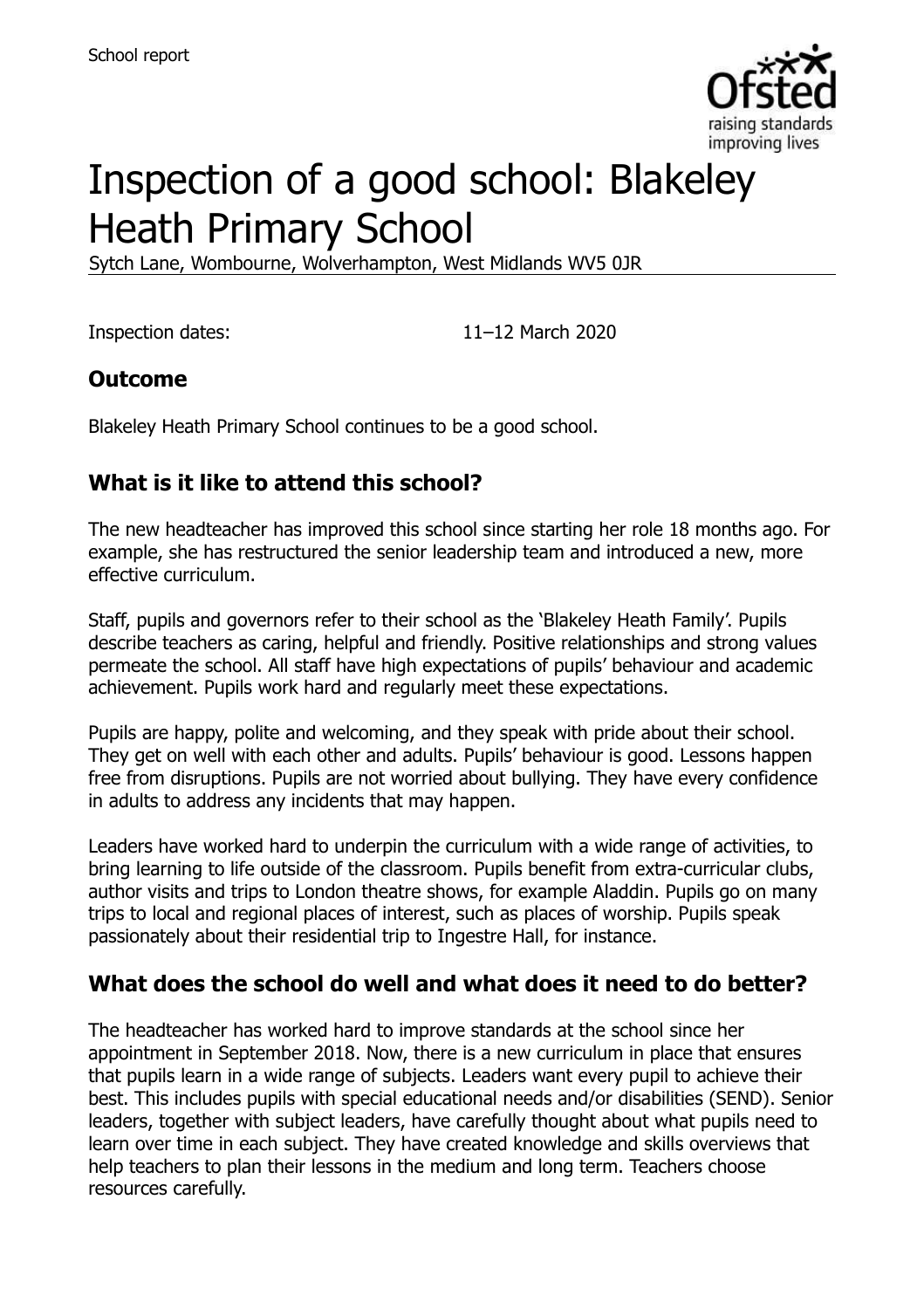

Reading is a priority at the school. The plans in reading are sequenced well and focus on pupils' phonetic ability. This helps teachers to know what skills pupils should gain to become fluent readers. There is a strong focus on reading skills, for example inference and prediction, throughout subject plans. Staff quickly spot any pupils who may need extra help. These pupils then receive targeted support to catch up.

Subject plans set out the skills and knowledge pupils need to learn to be successful. The quality and rigour of some plans are better than in others. This is due to some subject leaders being new to their role. These subject leaders have not had specific training to ensure that all plans are of the same high quality.

Teachers have good subject knowledge. They know what they need to do to support pupils with SEND. Teachers plan lessons carefully. They give pupils time to recap on their learning from previous lessons. Pupils apply their earlier learning in new topics. However, this is not always consistent. Some pupils in Year 6 have gaps in their knowledge. Leaders know this and have plans in place to close these gaps.

Assessments in some core subjects, for example mathematics, check what pupils can recall from a previous lesson. Pupils also undertake additional assessments each half term. At times, these assessments check recall of simple facts or words, but not what pupils have learned and can remember over a long period of time. These tests add considerably to teachers' workload.

Leaders plan well to promote pupils' personal development. Pupils have many opportunities to discuss topical issues. These include how to keep themselves safe online and what it means to be a citizen in Britain. For instance, pupils talked about how they learned about democracy during the school council elections. This helps them to be well prepared for life in modern Britain. Pupils enjoy the many extra-curricular activities on offer. Many pupils take part in sport clubs and competitions, for example.

Children in Reception settle very well in school. Children are happy and safe. Adults model language and behaviours extremely well. This ensures that children develop not only academic but interpersonal skills quickly. Children enjoy time to learn and play in their own classroom and in outside spaces. The range of activities provided encourage children to explore and be curious. Children in the nursery setting begin to learn about the sounds letters make. Variation in the subject knowledge of some staff means that this is not consistent. Consequently, some children do not start to learn phonics as early as they could. Leaders have recognised this, and plans are in place to strengthen the provision.

In discussion with the headteacher, we agreed that the effective use of assessments and appropriate staff training may usefully serve as a focus for the next inspection.

# **Safeguarding**

The arrangements for safeguarding are effective.

Adults work together to create a strong culture of safeguarding. Staff understand their duties around ensuring that everyone at the school is well looked after and safe. Leaders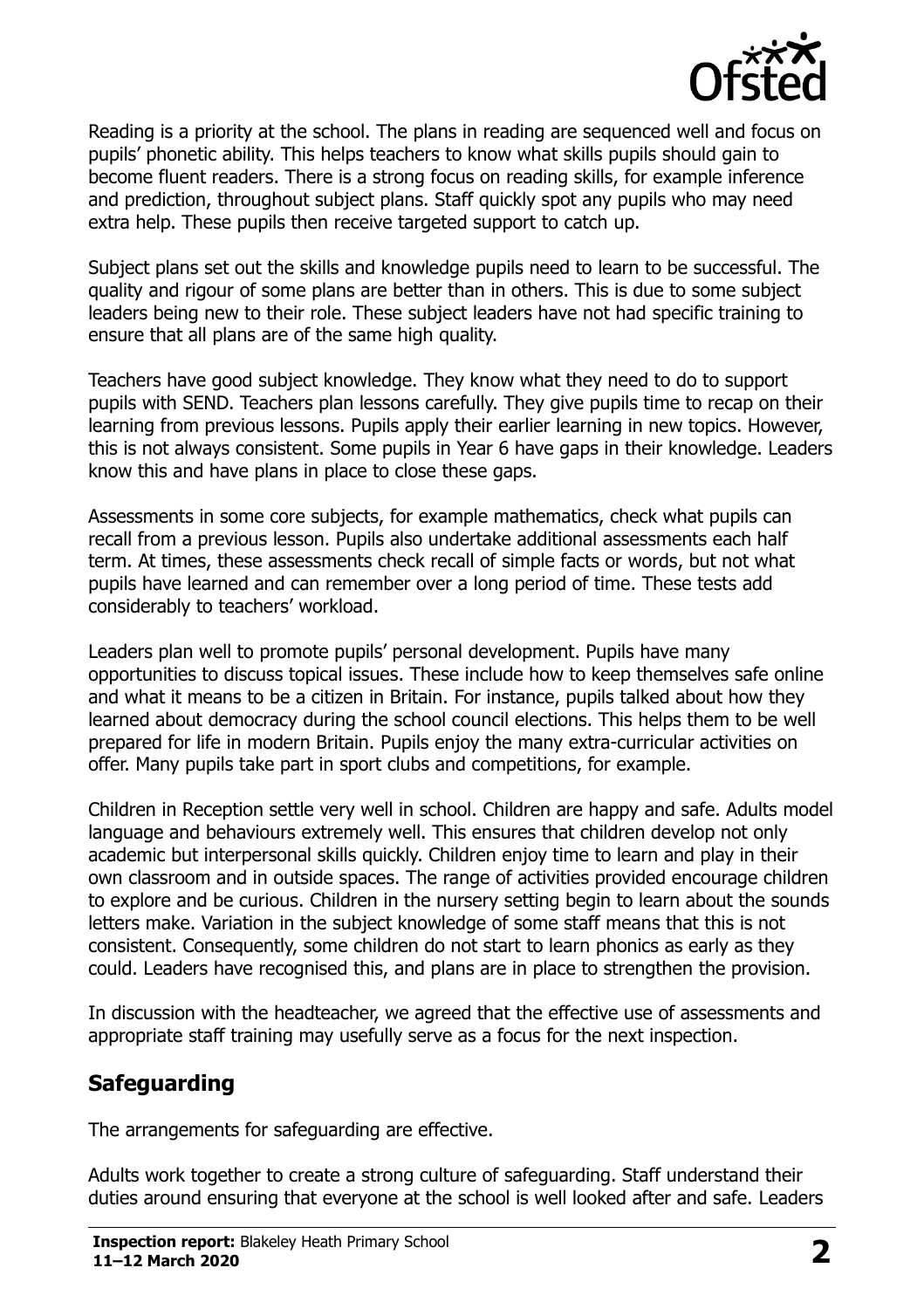

ensure that all staff have the training they need to spot if a child may need help. Teachers know the processes they should follow if they have a concern about a pupil. Staff know their pupils and the pupils' families. Senior leaders work tenaciously with outside agencies to provide any help that is needed.

Senior leaders complete all relevant checks on adults working at the school. They keep accurate records of the checks they complete.

# **What does the school need to do to improve?**

# **(Information for the school and appropriate authority)**

- Some subject leaders are new to their posts and have not yet had the necessary training to understand all areas of their roles. As a result, there are some inconsistencies in the quality and rigour of some subject plans. Leaders need to ensure that all staff have the necessary training to hone their skills so that they can fulfil their duties effectively.
- Some assessments are not effective ways of informing teachers and, therefore, teaching of what pupils have learned and can do over a period of time. Pupils complete many assessments that check recall of simple facts or words that have recently been taught or covered. Leaders need to make sure that assessments are effective in checking how well pupils have learned so that they can apply their knowledge in future topics. Leaders need to ensure that assessments are not burdensome on staff workload.

# **Background**

When we have judged a school to be good, we will then normally go into the school about once every four years to confirm that the school remains good. This is called a section 8 inspection of a good or non-exempt outstanding school. We do not give graded judgements on a section 8 inspection. However, if we find some evidence that the school could now be better than good, or that standards may be declining, then the next inspection will be a section 5 inspection. Usually this is within one to two years of the date of the section 8 inspection. If we have serious concerns about safeguarding, behaviour or the quality of education, we will convert the section 8 inspection to a section 5 inspection immediately.

This is the first section 8 inspection since we judged the school to be good on 10–11 May 2016.

#### **How can I feed back my views?**

You can use [Ofsted Parent View](https://parentview.ofsted.gov.uk/) to give Ofsted your opinion on your child's school, or to find out what other parents and carers think. We use Ofsted Parent View information when deciding which schools to inspect, when to inspect them and as part of their inspection.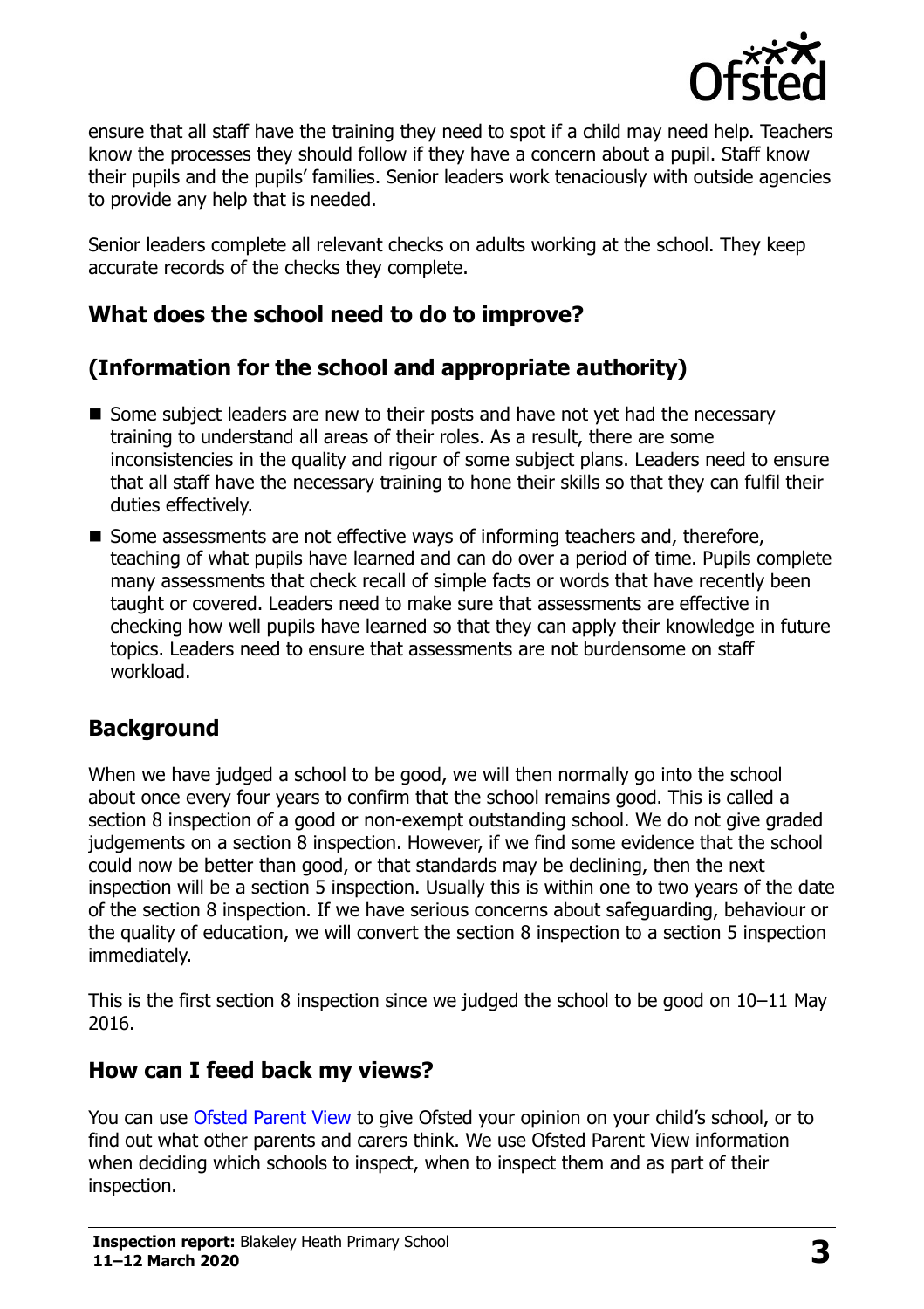

The Department for Education has further quidance on how to complain about a school.

If you are the school and you are not happy with the inspection or the report, you can [complain to Ofsted.](https://www.gov.uk/complain-ofsted-report)

#### **Further information**

You can search for [published performance information](http://www.compare-school-performance.service.gov.uk/) about the school.

In the report, '[disadvantaged pupils](http://www.gov.uk/guidance/pupil-premium-information-for-schools-and-alternative-provision-settings)' refers to those pupils who attract government pupil premium funding: pupils claiming free school meals at any point in the last six years and pupils in care or who left care through adoption or another formal route.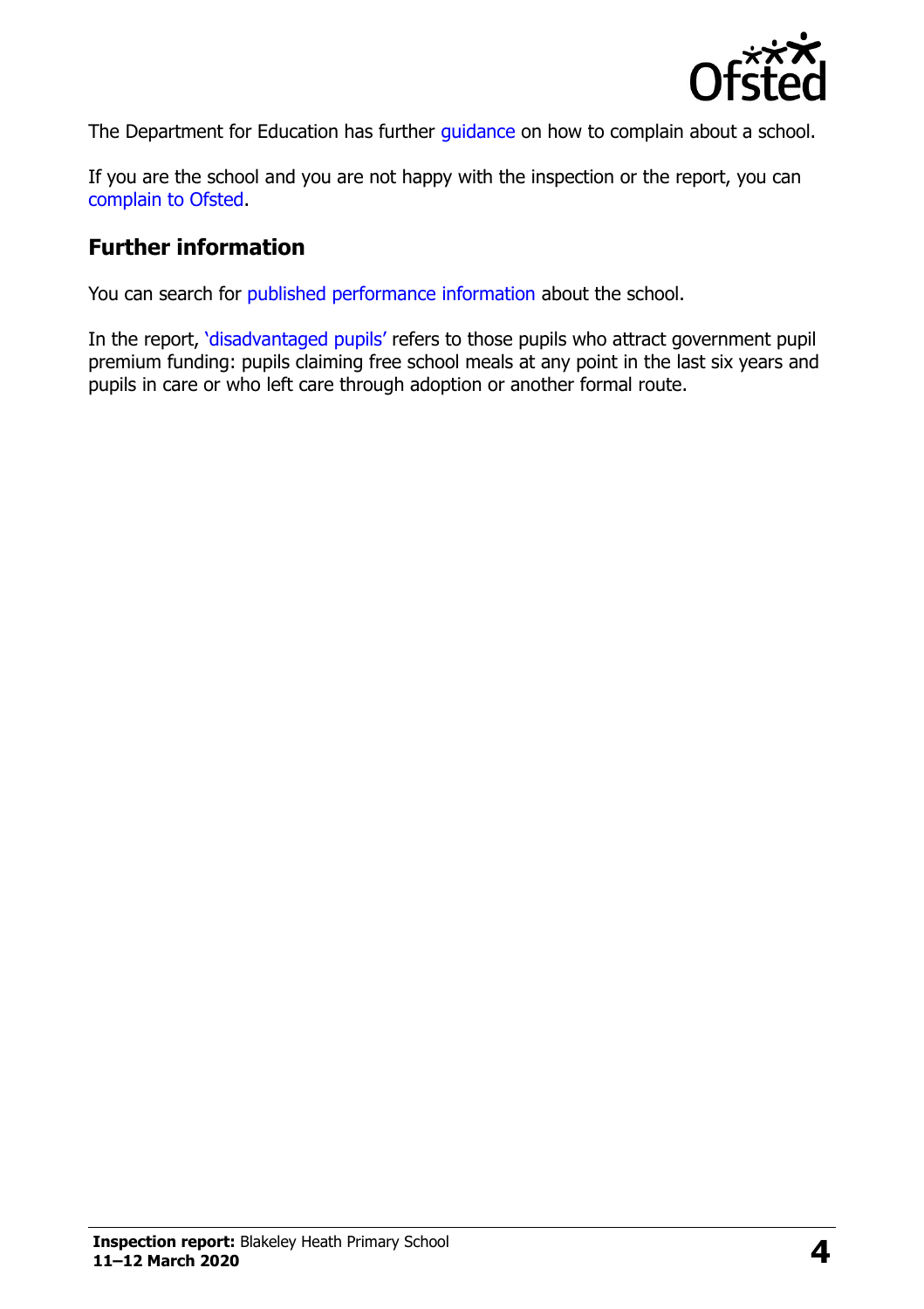

#### **School details**

| Unique reference number             | 124192                                                              |
|-------------------------------------|---------------------------------------------------------------------|
| <b>Local authority</b>              | <b>Staffordshire</b>                                                |
| <b>Inspection number</b>            | 10122574                                                            |
| <b>Type of school</b>               | Primary                                                             |
| <b>School category</b>              | Maintained                                                          |
| Age range of pupils                 | 3 to 11                                                             |
| <b>Gender of pupils</b>             | Mixed                                                               |
| Number of pupils on the school roll | 318                                                                 |
| <b>Appropriate authority</b>        | The governing body                                                  |
| <b>Chair of governing body</b>      | Paul Owen                                                           |
| <b>Headteacher</b>                  | Laura Richards                                                      |
| Website                             | www.blakeleyheath.staffs.sch.uk                                     |
| Date of previous inspection         | 10-11 May 2016, under section 5 of the<br><b>Education Act 2005</b> |

# **Information about this school**

- The headteacher took up her post in September 2018. She was previously the deputy headteacher at this school. In recent months, the school's senior leadership has been restructured to provide additional capacity.
- The school makes no alternative provision for any of its pupils.

#### **Information about this inspection**

- I met with senior leaders, including the headteacher and deputy headteacher, a range of subject leaders and teachers. I met with 6 members of the governing body, including the chair and vice-chair.
- I scrutinised the school's safeguarding arrangements and documentation, including the single central record. I met with the designated safeguarding lead. I scrutinised files and safeguarding records. I spoke with staff and children about safeguarding.
- I visited the school's early years provision.
- $\blacksquare$  I completed various inspection activities to gather evidence about the quality of education. There was a focus on reading, mathematics and French. This included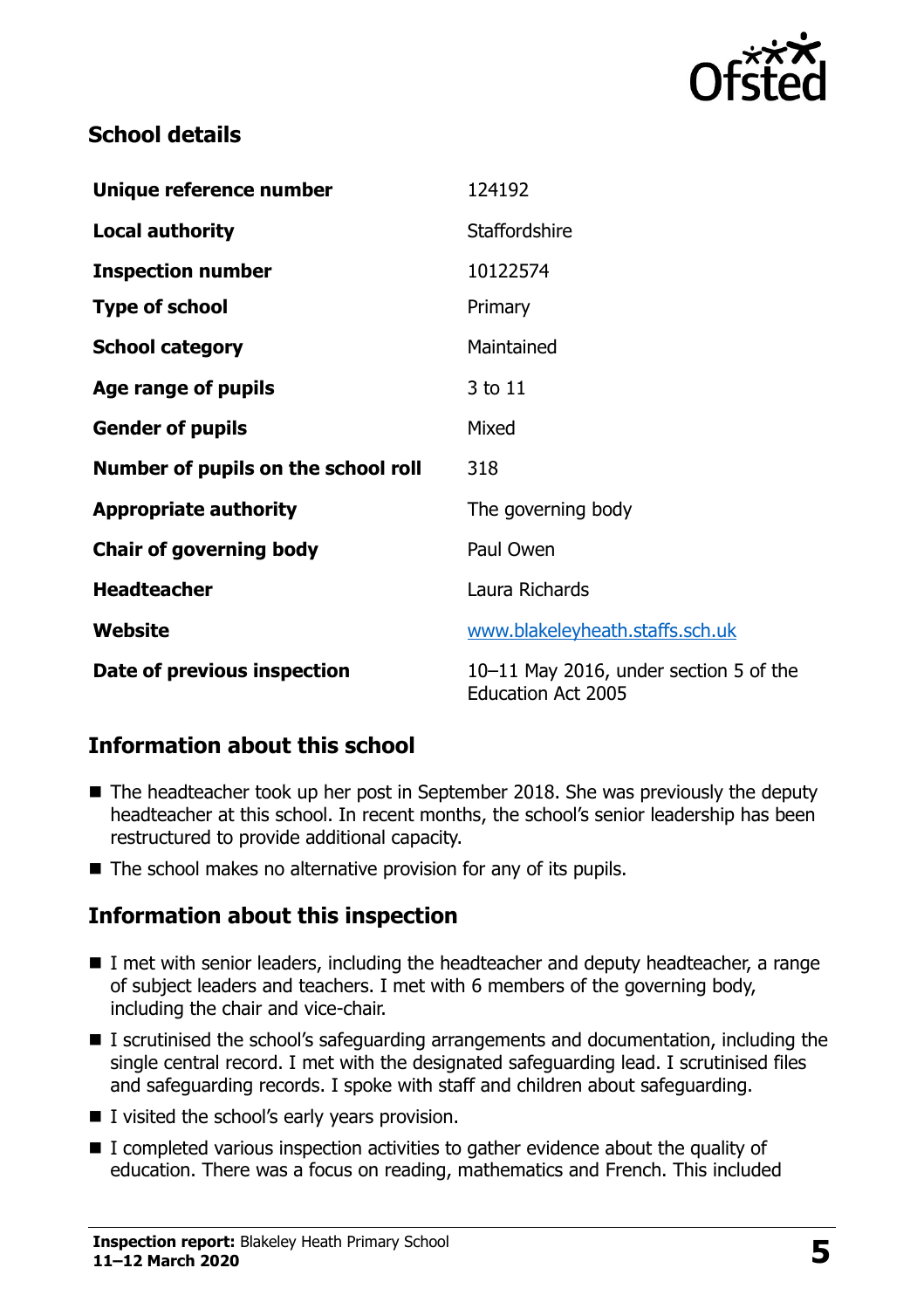

lesson visits, looking at pupils' work and discussions with teachers and pupils about their learning. Other subjects were also considered as part of the inspection.

- I met with two groups of most-able pupils from Years 5 and 6 to discuss their work in a wide range of subjects across the curriculum.
- I observed pupils' behaviour during lessons and at breaktimes and lunchtimes. I gathered many pupils' views about their school.
- $\blacksquare$  I listened to pupils read.
- I considered 83 parents' responses to Ofsted's Parent View questionnaire, including 50 free-text responses. I considered 27 responses from staff to the online survey for staff.

#### **Inspection team**

Bianka Zemke, lead inspector **Her Majesty's Inspector**